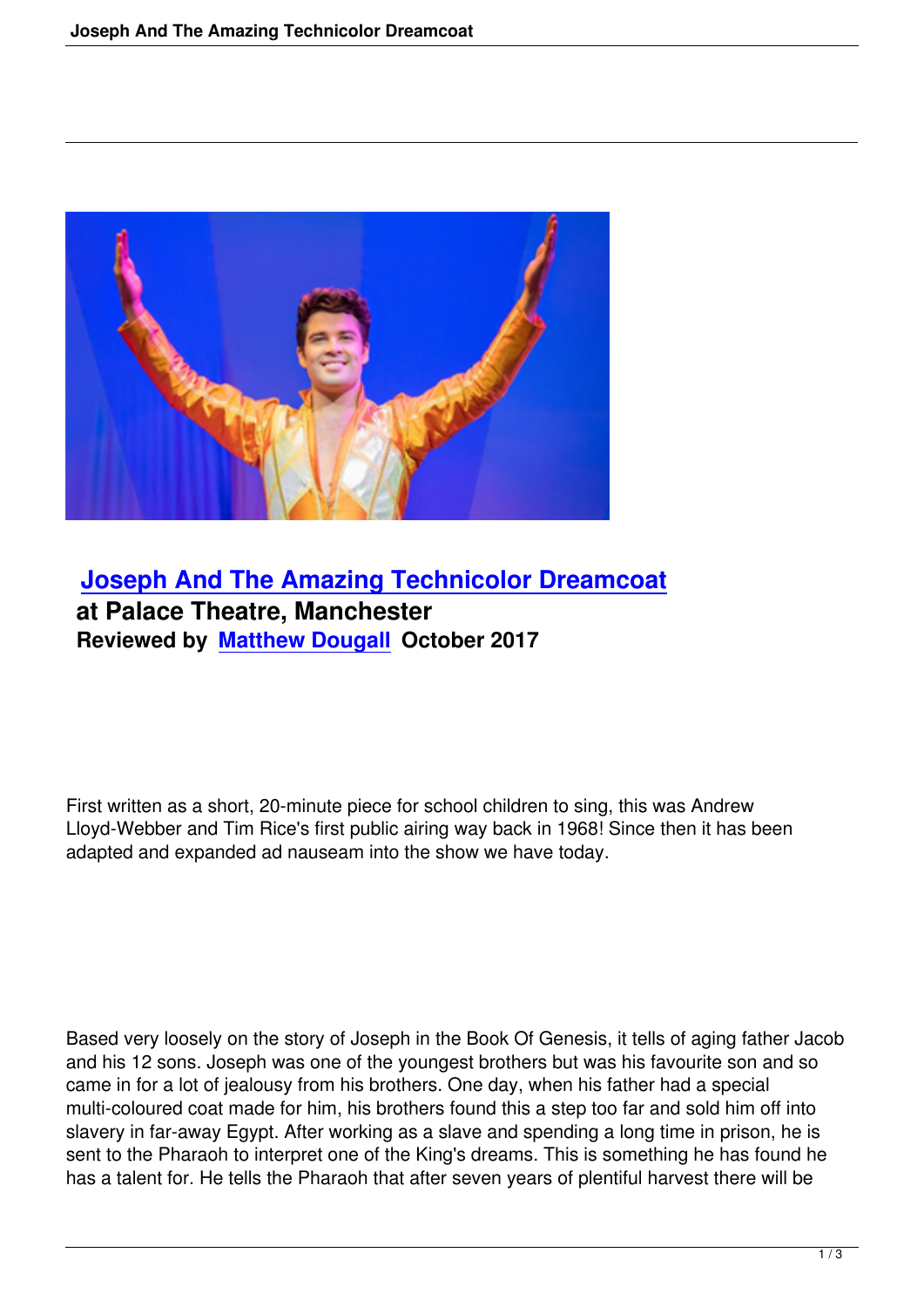several more where drought and famine will stalk the land, and so Pharaoh tasks him with preparing for this by rationing the food supply in the plentiful years. Back in Canaan the future looked rough, and Jacob's family were finding it tough (a-hem, sorry). So they travel to Egypt and in the end are reunited with their brother and all ends happily.

However, I am sure I do not need to tell you that when it comes to historical accuracy, there is scant regard for it in this truly feel-good family-friendly upbeat show. With the tongue very firmly set in the cheek, and the emphasis on high energy entertainment, this Musical has outlived many and continues to shine simply because the tunes are all catchy, the jokes are corny and the whole thing is colourful and spectacular.

Fans of both the Musical and its current star **Joe McElderry** were not disappointed this evening. The Musical hasn't changed much these last 20 or so years - although a new-for-me song called King Of My Heart sung by The Pharaoh has found its way in there somehow without my noticing it. It still has the ability to delight and appeal to those, who, like me, have seen the show perhaps more times than they care to remember. I have also seen countless Josephs, some much more capable and pleasing than others, and McElderry, although not the best I have ever witnessed certainly had the charisma and ability to carry it off with style. I found him a very personable entertainer and easy to watch.

Helping him along on his journey were an array of talented performers. A group of eleven talented young men sang, danced and hammed up their way through the delightfully silly songs from French Chanson to Jamaican Calypso with panache. These were **Ben James-Ellis**, **Jose ph Peacock**

, **Ben Beechey**

, **Richard J Hunt**